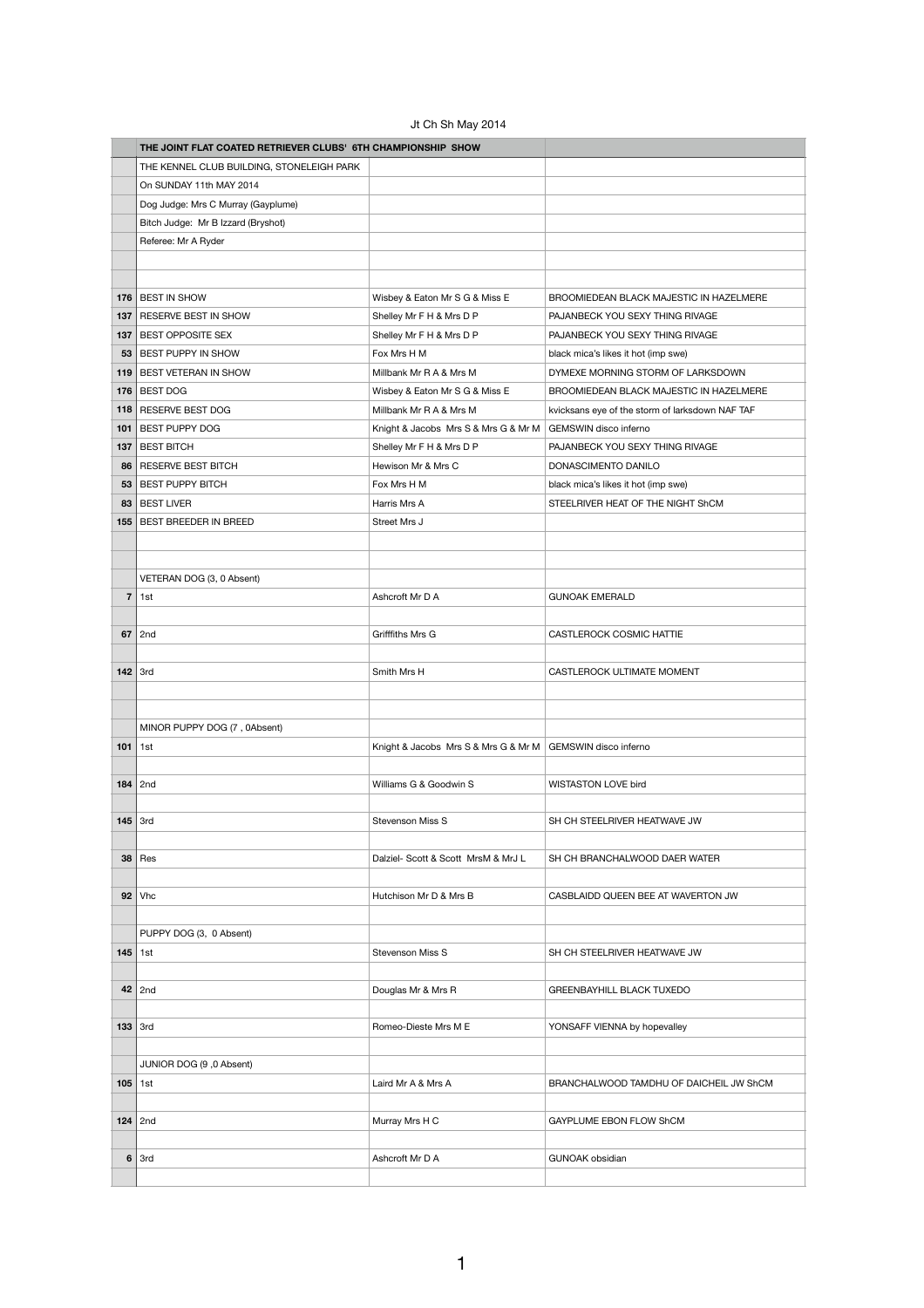| 48        | Res                              | Evans Mrs K                          | GEMSWIN relight my fire                         |
|-----------|----------------------------------|--------------------------------------|-------------------------------------------------|
|           |                                  |                                      |                                                 |
| 79        | Vhc                              | Hall Ms D A                          | BLACKTOFT I'M NO ANGEL FOR GHILGRANGE           |
|           |                                  |                                      |                                                 |
|           |                                  |                                      |                                                 |
|           | YEARLING DOG (8,0Absent)         |                                      |                                                 |
| 78        | 1st                              | Hall Ms D A                          | GHILGRANGE noggin the nog                       |
|           |                                  |                                      |                                                 |
| 8         | 2nd                              | Ashcroft Mr D A                      | BRAIDWYNN BIZZIE BEE AT GUNOAK                  |
|           |                                  |                                      |                                                 |
| 83        | 3rd                              | Harris Mrs A                         | STEELRIVER HEAT OF THE NIGHT ShCM               |
|           |                                  |                                      |                                                 |
| 111       | Res                              | Lutner Mrs D & Miss K                | TELURN ALREADY hot gossip                       |
|           |                                  |                                      |                                                 |
| 79        | <b>Vhc</b>                       | Hall Ms D A                          | BLACKTOFT I'M NO ANGEL FOR GHILGRANGE           |
|           |                                  |                                      |                                                 |
|           |                                  |                                      |                                                 |
|           |                                  |                                      |                                                 |
|           | MAIDEN DOG (3, 1 Absent)         |                                      |                                                 |
| $105$ 1st |                                  | Laird Mr A & Mrs A                   | BRANCHALWOOD TAMDHU OF DAICHEIL JW ShCM         |
|           |                                  |                                      |                                                 |
|           | $101$ 2nd                        | Knight & Jacobs Mrs S & Mrs G & Mr M | GEMSWIN disco inferno                           |
|           |                                  |                                      |                                                 |
|           | NOVICE DOG (3, 1 Absent)         |                                      |                                                 |
| $124$ 1st |                                  | Murray Mrs H C                       | GAYPLUME EBON FLOW ShCM                         |
|           |                                  |                                      |                                                 |
| 11        | 2nd                              | <b>Barnett Miss A</b>                | PAJANBECK WELCUM TO MY WORLD AT ANNBECKS        |
|           |                                  |                                      |                                                 |
|           | GRADUATE DOG (7, 2 Absent)       |                                      |                                                 |
| 135       |                                  |                                      |                                                 |
|           | 1st                              | Ross Mr R & Mrs S M                  | <b>ISLSTROM TORRACHILITY JW</b>                 |
|           |                                  |                                      |                                                 |
|           | $183$ 2nd                        | Williams G & Goodwin S               | WISTASTON LOVE bird                             |
|           |                                  |                                      |                                                 |
| 63        | 3rd                              | Godefroy, Mr M.                      | FENWOOD BAY ALYSSA                              |
|           |                                  |                                      |                                                 |
| 127       | Res                              | Perry Mr B & Mrs K M                 | <b>CASANJAY DEMETRIUS</b>                       |
|           |                                  |                                      |                                                 |
| 79        | <b>Vhc</b>                       | Hall Ms D A                          | BLACKTOFT I'M NO ANGEL FOR GHILGRANGE           |
|           |                                  |                                      |                                                 |
|           | POST GRADUATE DOG (14, 1 Absent) |                                      |                                                 |
| $118$ 1st |                                  | Millbank Mr R A & Mrs M              | kvicksans eye of the storm of larksdown NAF TAF |
|           |                                  |                                      |                                                 |
| 45        | 2nd                              | Eggington Mr P & Mrs J               | TACUMSHIN LORD OF THE DANCE TO PAJANBECK        |
|           |                                  |                                      |                                                 |
| 72        | 3rd                              | Gulbis Mrs A M                       | GAYPLUME VITAL SPARK                            |
|           |                                  |                                      |                                                 |
|           |                                  |                                      |                                                 |
| 84        | Res                              | Harris Mrs A                         | STEELRIVER COMING HOME                          |
|           |                                  |                                      |                                                 |
| 70        | Vhc                              | Gulbis Mrs A M                       | GAYPLUME CLEARLY COMICAL                        |
|           |                                  |                                      |                                                 |
|           |                                  |                                      |                                                 |
|           | LIMIT DOG (11, 1 Absent)         |                                      |                                                 |
| $176$ 1st |                                  | Wisbey & Eaton Mr S G & Miss E       | BROOMIEDEAN BLACK MAJESTIC IN HAZELMERE         |
|           |                                  |                                      |                                                 |
| 44        | 2nd                              | Eggington Mr P & Mrs J               | PAJANBECK THREE TIMES A LADY(AI)                |
|           |                                  |                                      |                                                 |
| 46        | 3rd                              | Eggington Mr P & Mrs J               | TACUMSHIN LORD OF THE DANCE TO PAJANBECK        |
|           |                                  |                                      |                                                 |
|           |                                  |                                      |                                                 |
| 51        | Res                              | Fox Ms H                             | STEELRIVER BLAZIN HOT AT BLACKTOFT JW           |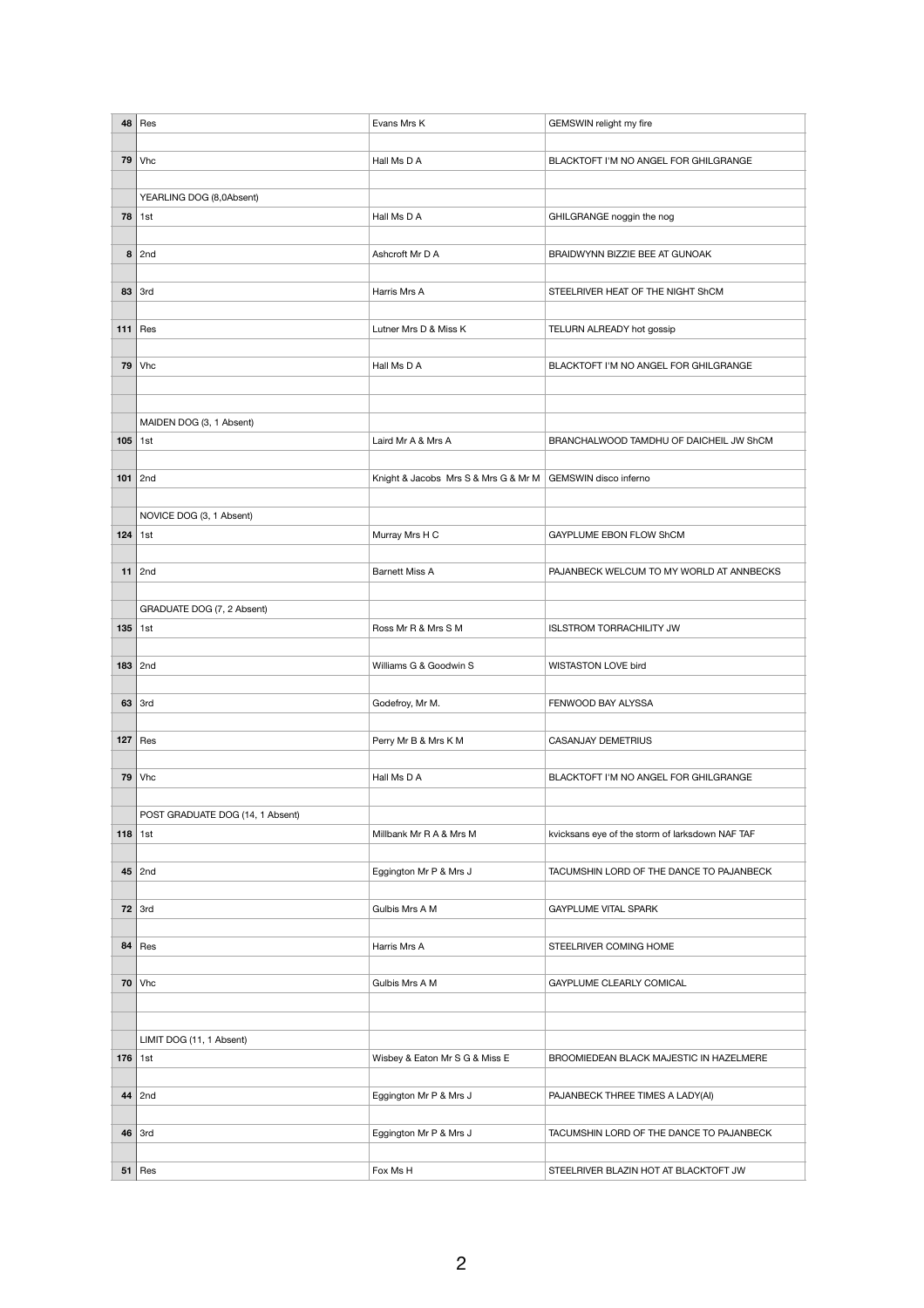| 54        | <b>Vhc</b>                           | Fox Mrs H M                                                | black mica's likes it hot (imp swe)          |
|-----------|--------------------------------------|------------------------------------------------------------|----------------------------------------------|
|           |                                      |                                                            |                                              |
|           |                                      |                                                            |                                              |
|           | OPEN DOG (5, 1 Absent)               |                                                            |                                              |
| 115       | 1st                                  | Malz Mr R & Mrs C                                          | ger/lux ch beautyfield's coco chanel         |
|           |                                      |                                                            |                                              |
| 80        | 2nd                                  | Hall Ms D A                                                | FLATCHARM X RATED BY GHILGRANGE (AI) JW      |
|           |                                      |                                                            |                                              |
| 94        | 3rd                                  | Jacobs & Holmes, Mesdames G & J                            | CHARMING MELVIN OASIS OF PEACE (IMP CZE) JW  |
|           |                                      |                                                            |                                              |
| 120       | Res                                  | Montadon Mrs J S                                           | CALSWISH HAPPY ENDING                        |
|           |                                      |                                                            |                                              |
|           | SPECIAL OPEN LIVER DOG (6, 1 Absent) |                                                            |                                              |
| 83        | 1st                                  | Harris Mrs A                                               | STEELRIVER HEAT OF THE NIGHT ShCM            |
|           |                                      |                                                            |                                              |
|           |                                      |                                                            |                                              |
|           | $116$ 2nd                            | Malz Mr R & Mrs C                                          | ger/vdh ch calebri's for your eyes only      |
|           |                                      |                                                            |                                              |
| 29        | 3rd                                  | Coleman Mr J P & Mrs D J                                   | STEEPLEHOUSE INKA THYME AT RAVENSJAIS        |
|           |                                      |                                                            |                                              |
| 20        | Res                                  | Brook Mrs E A                                              | CULMQUILL SUPADUPA DAY                       |
|           |                                      |                                                            |                                              |
| 117       | <b>Vhc</b>                           | McQuillan, Mr P A                                          | <b>GEMSWIN BLACK MAGIC</b>                   |
|           |                                      |                                                            |                                              |
|           |                                      |                                                            |                                              |
|           | VETERAN BITCH (10, 2 Absent)         |                                                            |                                              |
| $119$ 1st |                                      | Millbank Mr R A & Mrs M                                    | DYMEXE MORNING STORM OF LARKSDOWN            |
|           |                                      |                                                            |                                              |
| 91        | 2nd                                  | <b>Holland Miss K</b>                                      | FLATCHARM tangfastic                         |
|           |                                      |                                                            |                                              |
| 180       | 3rd                                  | Wojciechowska & Richards Miss K & Mrs CORNFOLK THIMBLEBERI |                                              |
|           |                                      |                                                            |                                              |
| 49        | Res                                  | Evans Mrs K                                                | GEMSWIN relight my fire                      |
|           |                                      |                                                            |                                              |
| 73        | <b>Vhc</b>                           | Gulbis Mrs A M                                             | <b>GAYPLUME VITAL SPARK</b>                  |
|           |                                      |                                                            |                                              |
| 39        | MINOR PUPPY BITCH (7, 2Absent)       |                                                            |                                              |
|           | 1st                                  | Dalziel- Scott & Scott MrsM & MrJ L                        | BRANCHALWOOD strathwyvis (AI)                |
| 181       |                                      |                                                            |                                              |
|           | 2nd                                  | Williams G & Goodwin S                                     | WISTASTON LOVE bird                          |
| 62        |                                      |                                                            |                                              |
|           |                                      |                                                            |                                              |
|           | 3rd                                  | Godefroy, Mr M.                                            | CASTLEROCK MAGIC'S DREAM ABOUT FENWOOD JW    |
| 25        |                                      |                                                            |                                              |
|           | Res                                  | Buckley Mr I M & Mrs H J                                   | <b>BUCKLEYHILL VENUS</b>                     |
| 16        |                                      |                                                            |                                              |
|           | Vhc                                  | Broadbent Mr & Mrs B                                       | HALLBENT OCTOBER TOCCATA                     |
|           |                                      |                                                            |                                              |
|           |                                      |                                                            |                                              |
|           | 53   PUPPY BITCH (8, 1 Absent)       |                                                            |                                              |
|           | 1st                                  | Fox Mrs H M                                                | black mica's likes it hot (imp swe)          |
| 76        |                                      |                                                            |                                              |
|           | 2nd                                  | Hall Ms D A                                                | CH BLACKTOFT STRAY CAT STRUT WITH GHILGRANGE |
| 138       |                                      |                                                            |                                              |
|           | 3rd                                  | Shelley Mr F H & Mrs D P                                   | PAJANBECK YOU SEXY THING RIVAGE              |
| 56        |                                      |                                                            |                                              |
|           | Res                                  | Gale Mrs T & Miss C                                        | WILLOWSWIND WHISPERING ELM JW                |
| 152       |                                      |                                                            |                                              |
|           |                                      |                                                            |                                              |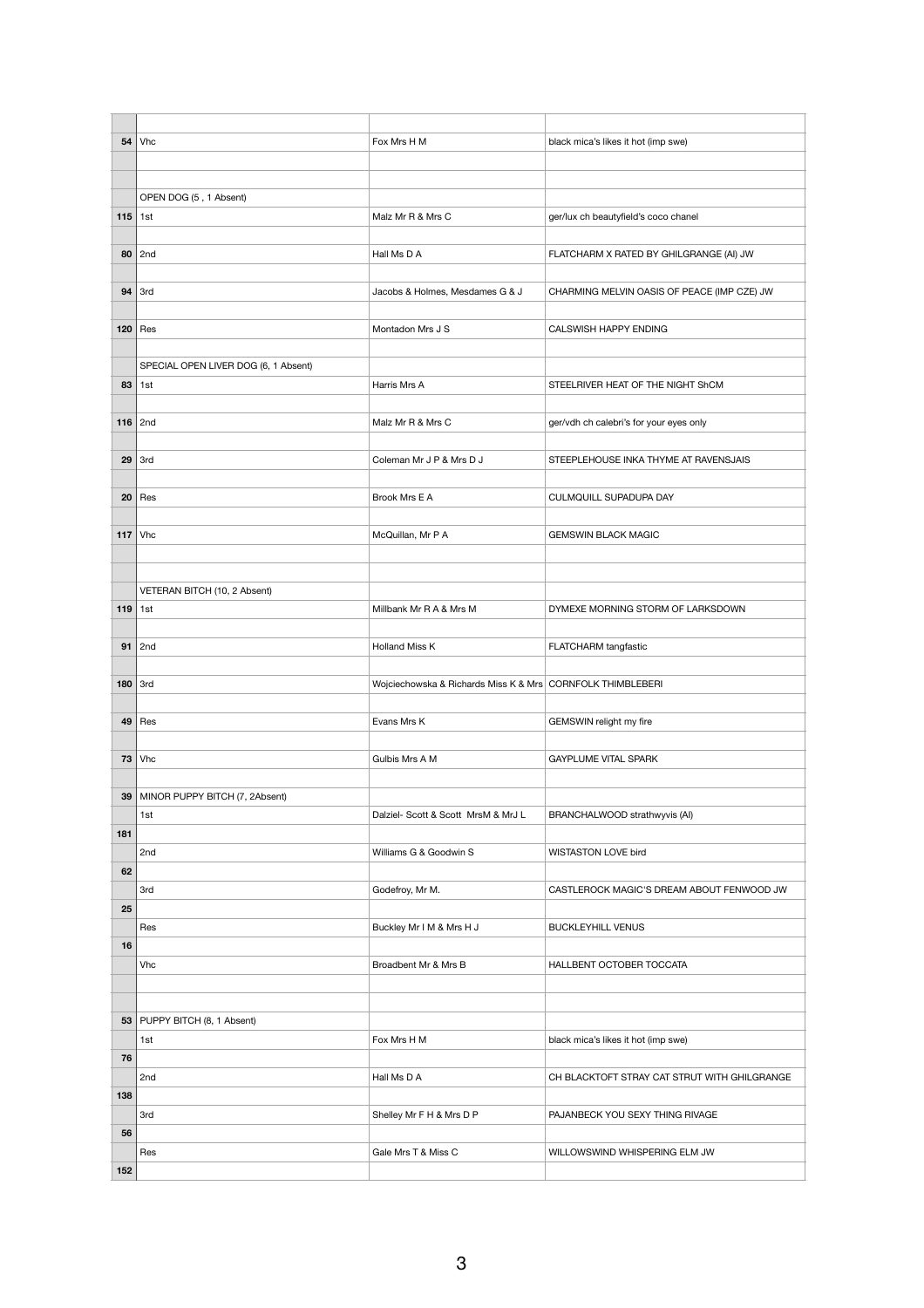|     | Vhc                           | Street Mrs J            | flatcharm barley sugar                         |
|-----|-------------------------------|-------------------------|------------------------------------------------|
|     |                               |                         |                                                |
|     |                               |                         |                                                |
| 64  | JUNIOR BITCH (13, 2 Absent)   |                         |                                                |
|     | 1st                           | Godefroy, Mr M.         | FENWOOD BAY ALYSSA                             |
| 174 |                               |                         |                                                |
|     | 2nd                           | Wells Mrs S J           | Ir ShCh GILDUFFE CEILI                         |
| 50  |                               |                         |                                                |
|     | 3rd                           | Forster Mr P            | FALCONCLIFFE TAWNEY WITCH                      |
| 160 |                               |                         |                                                |
|     | Res                           | Tomlinson Mrs H M       | RAINESGIFT BIDE YOUR TIME                      |
| 88  |                               |                         |                                                |
|     | Vhc                           | Hills Mr B A & Mrs E    | BRANCHALWOOD BENRIOCH AT LINDISFARNE           |
|     |                               |                         |                                                |
|     |                               |                         |                                                |
| 81  | YEARLING BITCH (5,0Absent)    |                         |                                                |
|     | 1st                           | Hammersley Mrs M        | STRANFAER DOCTOR FOSTER FOR NELLSPEACE         |
| 153 |                               |                         |                                                |
|     | 2nd                           | Street Mrs J            | flatcharm barley sugar                         |
| 166 |                               |                         |                                                |
|     | 3rd                           | Warrington Miss D       | COVELLYN'S BLACK DIAMOND BY WOODAVENS (IMP CH) |
| 154 |                               |                         |                                                |
|     | Res                           | Street Mrs J            | flatcharm barley sugar                         |
| 147 |                               |                         |                                                |
|     | Vhc                           | Blain Mrs W             | ROTHERFIELD LAST REQUEST                       |
|     |                               |                         |                                                |
|     |                               |                         |                                                |
| 53  | MAIDEN BITCH (7, 1 Absent)    |                         |                                                |
|     | 1st                           | Fox Mrs H M             | black mica's likes it hot (imp swe)            |
| 125 |                               |                         |                                                |
|     | 2nd                           | Nelson Mr H & Mrs C     | BYEWAYS PARKLANE HAWK                          |
| 152 |                               |                         |                                                |
|     | 3rd                           | Street Mrs J            | flatcharm barley sugar                         |
| 166 |                               |                         |                                                |
|     | Res                           | Warrington Miss D       | COVELLYN'S BLACK DIAMOND BY WOODAVENS (IMP CH) |
| 154 |                               |                         |                                                |
|     | Vhc                           | Street Mrs J            | flatcharm barley sugar                         |
|     |                               |                         |                                                |
|     |                               |                         |                                                |
| 53  | NOVICE BITCH (11, 1 Absent)   |                         |                                                |
|     | 1st                           | Fox Mrs H M             | black mica's likes it hot (imp swe)            |
| 125 |                               |                         |                                                |
|     | 2nd                           | Nelson Mr H & Mrs C     | BYEWAYS PARKLANE HAWK                          |
| 88  |                               |                         |                                                |
|     | 3rd                           | Hills Mr B A & Mrs E    | BRANCHALWOOD BENRIOCH AT LINDISFARNE           |
| 152 |                               |                         |                                                |
|     | Res                           | Street Mrs J            | flatcharm barley sugar                         |
| 166 |                               |                         |                                                |
|     | Vhc                           | Warrington Miss D       | COVELLYN'S BLACK DIAMOND BY WOODAVENS (IMP CH) |
|     |                               |                         |                                                |
|     |                               |                         |                                                |
| 164 | GRADUATE BITCH (14, 3 Absent) |                         |                                                |
|     | 1st                           | Walker-Cotton Ms R      | FLATCHARM tobermory                            |
| 82  |                               |                         |                                                |
|     | 2nd                           | Hammersley Mr S & Mrs M | GHILGRANGE dudley do right                     |
| 85  |                               |                         |                                                |
|     | 3rd                           | Harris Mrs A            | STEELRIVER COMING HOME                         |
|     |                               |                         |                                                |